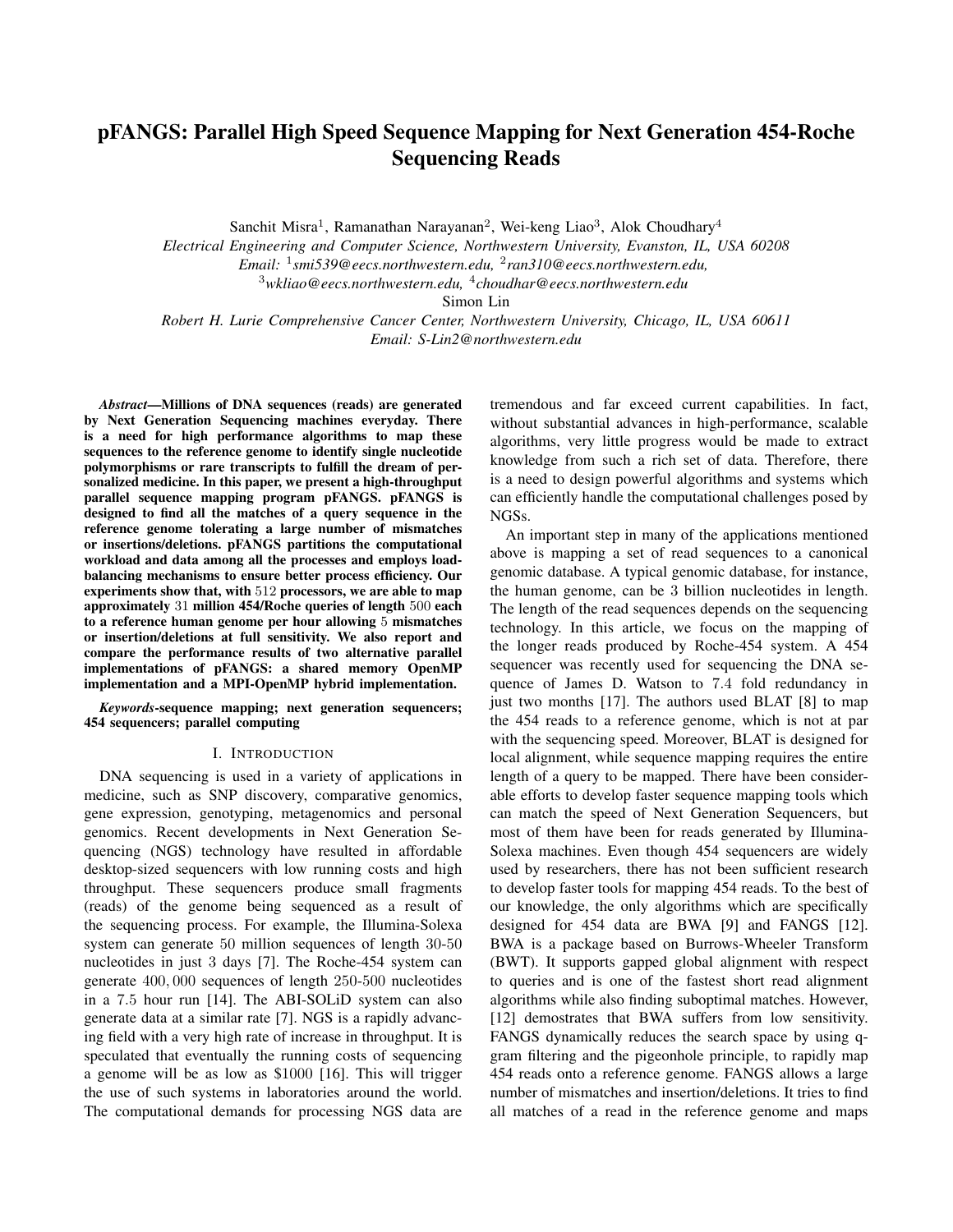nearly 100% of the reads. FANGS is shown to be upto an order of magnitude faster than the state-of-the-art techniques for 454 reads as long as the number of mismatches and insertion/deletions allowed is small. However, the execution time of FANGS increases dramatically with the increase in number of mismatches and insertion/deletions allowed. Therefore, there is a need to design powerful high throughput parallel programs and systems which can efficiently and accurately map 454 reads.

To the best of our knowledge, very little work has been done to parallelize sequence mapping algorithms. The approaches to parallelize high throughput sequence mapping tools typically include running a separate instance of the tool on each compute node and dividing the queries equally among these nodes. If the genome database occupies only a small amount of memory, this approach can give close to linear speedups. However, for large databases, like the human genome, the amount of memory required may not be available on one node. Moreover, the large memory requirement is also prone to having cache-misses and pagefaults. While these sequential and parallel tools demonstrate a significant performance improvement over earlier sequence mapping tools, the throughput requirement of NGSs is also increasing rapidly and developing faster tools is constantly needed.

In this article, we describe our high-throughput parallel sequence mapping program pFANGS, a parallel Fast Algorithm for Next Generation Sequencers. pFANGS is a parallel implementation of FANGS. We discuss three parallel implementations of FANGS: (a) a shared memory task-parallel implementation using OpenMP, (b) an MPI-OpenMP task-parallel hybrid implementation, and (c) pFANGS: a fully data- and task-parallel MPI implementation (Section V). The first two implementations are based on query segmentation principle. The third implementation fully distributes the computational workload and data among all the processes and employs load-balancing mechanisms to ensure better process efficiency. We present the performance results in Section VI.

In comparison with existing tools, the most significant features of pFANGS are:

- High flexibility. It allows a large number of mismatches and insertions/deletions in mapping.
- High Sensitivity. It tries to find all the matches for each query and maps nearly 100% of the queries.
- Ability to handle large datasets. Using pFANGS, we have mapped approximately 31 Million queries of length 500 each to a reference human genome per hour allowing 5 mismatch or insertion/deletion at full sensitivity.
- Nearly linear scalability. With 512 processors, pFANGS achieves a speedup of upto 225 over the the time taken with 2 processors.

The remainder of the paper is organized as follows. We

give a formal definition of the problem in Section II followed by a background in Section III. Section IV describes the sequential FANGS algorithm in detail. We describe our parallel implementations in Section V followed by results in Section VI and conclusion in Section VII.

#### II. PROBLEM DEFINITION

The sequence alignment problem has been studied in great detail in literature. However, it has become even more significant in the wake of the new sequencing technologies in the form of Next Generation Sequencers. Consider, for example, using a 454 sequencer [14] to sequence a human genome. It produces a collection of small DNA fragments called reads. These reads are about 250-500 bases in length. Now, we need to search a read,  $Q$ , in the database consisting of a reference human genome, G. The database and the reads are from the genomes of different human beings. Moreover, there can be sequencing errors also. Hence, we may not be able to find an exact match of the read Q in the database. However, since both  $G$  and  $Q$  are from the genomes of the same species, we should be able to find a near-exact match of  $Q$  in  $G$ . Hence, while searching for  $Q$  in  $G$ , we only look for alignments which have less than a certain number of mismatches and insertion/deletions.

Given a string S over a finite alphabet  $\Sigma$ , we use  $|S|$  to refer to the length of S,  $S[i]$  to denote the  $i^{th}$  character of S and  $S[i, j]$  to denote the substring of S which starts at position i and ends at position j. A *q-gram* of S is defined as a substring of S of length  $q > 0$ . A *q-hit* between two strings  $S_1$  and  $S_2$  is defined as the tuple  $(x, y)$  such that  $S_1[x]$ :  $x + q - 1$  =  $S_2[y : y + q - 1]$ . The *unit cost edit distance* between two strings  $S_1$  and  $S_2$  is defined as the minimum number of substitutions, insertions and deletions required to convert  $S_1$  to  $S_2$  [15]. We will use  $edist(S_1, S_2)$  to refer to the *unit cost edit distance* between  $S_1$  and  $S_2$ . For a string  $S$ , we will refer to the natural decimal representation of S over  $\Sigma$  as  $dec(S, \Sigma)$ . For example, for  $\Sigma = \{A, C, G, T\}$ , the nucleotides  $A, C, G, T$  are mapped to the numbers  $0, 1, 2, 3$ respectively. Therefore:

$$
f(A) = 0, f(C) = 1, f(G) = 2, f(T) = 3,
$$

And,  $dec(S, \{A, C, G, T\}) = \sum_{i=0}^{|S|-1} 4^i f(S[i])$ 

This brings us to the formal definition of the sequence mapping problem. We can represent every genomic sequence as a string over the alphabet  $\Sigma = \{A, C, G, T\}$ . Given a genomic database G of subject sequences  $\{S_1, S_2, \dots, S_l\},\$ a query sequence (read)  $Q$  of length  $m$  and an integer  $n$ , we are required to find all substrings from  $G$ , such that for each substring B,  $edist(B, Q) \leq n$ . We will denote the integer n as the *maxEditDist* parameter.

# III. BACKGROUND

Since the arrival of BLAST [1] in 1990, many hash-table based sequence alignment methods have been proposed.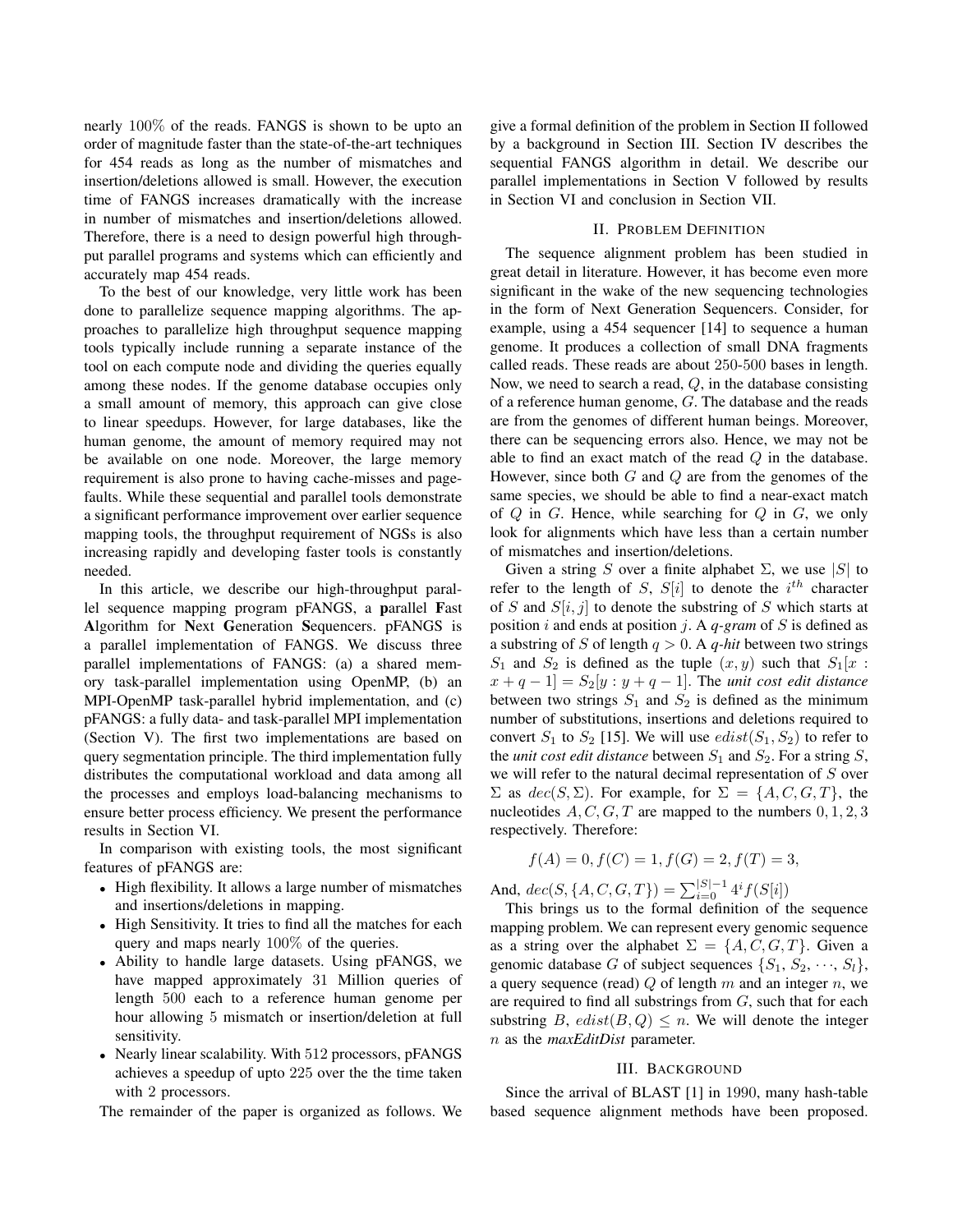These include extremely popular tools like BLAT [8] and SSAHA [13]. BLAST has been the most popular tool for sequence alignment. However, it usually takes several hundreds of days for the data generated by the latest sequencers in just a few hours and hence is not a feasible option.

Recently, the advent of Next Generation Sequencers has inpired the researchers to develop high-speed sequence mapping tools. To the best of our knowledge, the only tools for sequence mapping of 454-Roche sequencing reads are FANGS [12] and BWA [9].

Since BLAST is the most popular sequence alignment tool, several attempts have been made to parallelize it. Early attempts at parallelization have used query segmentation approach [4], [5], where individual compute nodes independently search disjoint sets of queries against the whole database. This technique works well when the database can fit in the memory of a compute node. However, this approach suffers from caching and paging overheads when the database requires large amount of memory as the database is randomly accessed. This led to the development of database segmentation [2], [6], [10], [11], where the genomic database is evenly distributed across compute nodes. This reduces the caching and paging overheads as each compute node uses a small amount of memory for its part of the database. Database segmentation divides the database into mutually exclusive parts and assigns one part to each node. Every node searches for the query in its own part of the database and results from all processes are merged in the end. In particular, mpiBLAST [6] uses a master-worker paradigm in which the master gives each worker a batch of queries to process. Once a worker finishes its batch of queries, it notifies the master. If there are more queries to be processed, the master sends another batch of queries to the worker.

Six parallelization methods for short sequence mapping algorithms are proposed in [3]. The methods are general and should work for most hashing and indexing based algorithms. The first three methods are: (i) Partition Read Only (PRO) partitions the reads into equal parts and sends each part to one processing node. Each node keeps its own copy of the index of the whole genome. This method is useful to match very large number of reads to a relatively short reference genome. If the genome is large, the index may not fit in the memory available on one node. (ii) Partition Genome Only (PGO) partitions the genome equally amongst all processing nodes. Each node creates the index of only the assigned part of the genome and processes all reads against it. PGO performs well when the genome size is large and the number of reads is small but does not scale well if the number of reads is large. (iii) Suffix Based Assignment (SBA) assigns a set of suffixes to each processing node and makes them only responsible for genome and read sequences that end with the corresponding suffixes. The other methods are combinations of the first three methods. The authors compare the scalability of the proposed methods using theoretical analysis and experimentation using SOLiD System Color Space Mapping Tool.

#### IV. FANGS

All the parallelization methods mentioned above are coarse-grained in the sense that they treat the sequential algorithm as one application and run separate instances of the sequential application on different parts of the queryset and the database. Many of the hashing and indexing based algorithms including FANGS essentially have four stages: 1) Creating the index of the database, 2) Finding hits in the database based on the index, 3) Reducing the number of hits to be processed using a filtering criteria, 4) Processing the list of hits remaining to get the final mapping. In this paper, we exploit this generic structure to achieve a more fine-grained parallelization. We parallelize each stage separately and perform load balancing between stages to achieve very high throughputs. Although we demonstrate our parallelization techniques using FANGS, they should be applicable to most hashing and indexing based algorithms. In this section, we describe the various stages of FANGS.

*Preprocessing step: Creation of the q-gram index -* We preprocess the sequences in the database by breaking them into non-overlapping *q-grams* and store the location of each *q-gram* in the *q-gram index*. We will refer to the *q-gram index* as the *index-table*. We refer to the size of these non-overlapping *q-grams*, q, as *tileSize*. Each *q-gram* t can be uniquely mapped to a corresponding integer  $dec(t, \Sigma)$ as defined in Section II. For each *q-gram* t, we calculate two values: (1)  $tileHead(t) = dec(t[1 : 12], \Sigma)$  and (2)  $tileTail(t) = dec(t[13 : q], \Sigma)$ . The *index-table* consists of two arrays. The first array *occurrenceTable* stores (i) the location of  $t[1:12]$  in the database G and (ii)  $tileTail(t)$ for each *q-gram*. Hence, *occurrenceTable* contains the concatenation of lists  $L(t[1:12]) = \{i, tileTail(G[i:i+q 1|(|G[i : i + 11] = t[1 : 12]$ , where t is a *q-gram*, that is  $t \in \Sigma^q$ . For each *q-gram*  $t \in \Sigma^q$ , the position tile Head(t) in the second array *lookupTable* contains the pointer  $p(t)$ , which points to the beginning of the correponding list  $L(t[1:12])$  in the *occurrenceTable*; and the count  $c(t)$  of the number of occurences of  $t[1:12]$  in G. Hence the length of the *lookupTable* is  $|\Sigma|^{12}$ . In order to find hits for a *qgram*  $t$ , it first indexes the *lookupTable* with  $tileHead(t)$ . Let  $L(t[1 : 12])$  be the corresponding list. The *q-hits* can be found by traversing through the list and outputting those locations for which  $tileTail(t)$  matches. Note that creation of index need to be done only once for a given value of  $q$ . After that, we can process any number of queries.

*GetHits -* The algorithm takes each overlapping *q-gram* in the query and finds the locations of all occurrence of the *q-gram* in the database using the *index-table*. The algorithm creates a *q-hit* with each location and adds it to the hitList. Each *q-hit* consists of two values - starting position of the *q-gram* in the query (*qStart*) and in the database (*dStart*).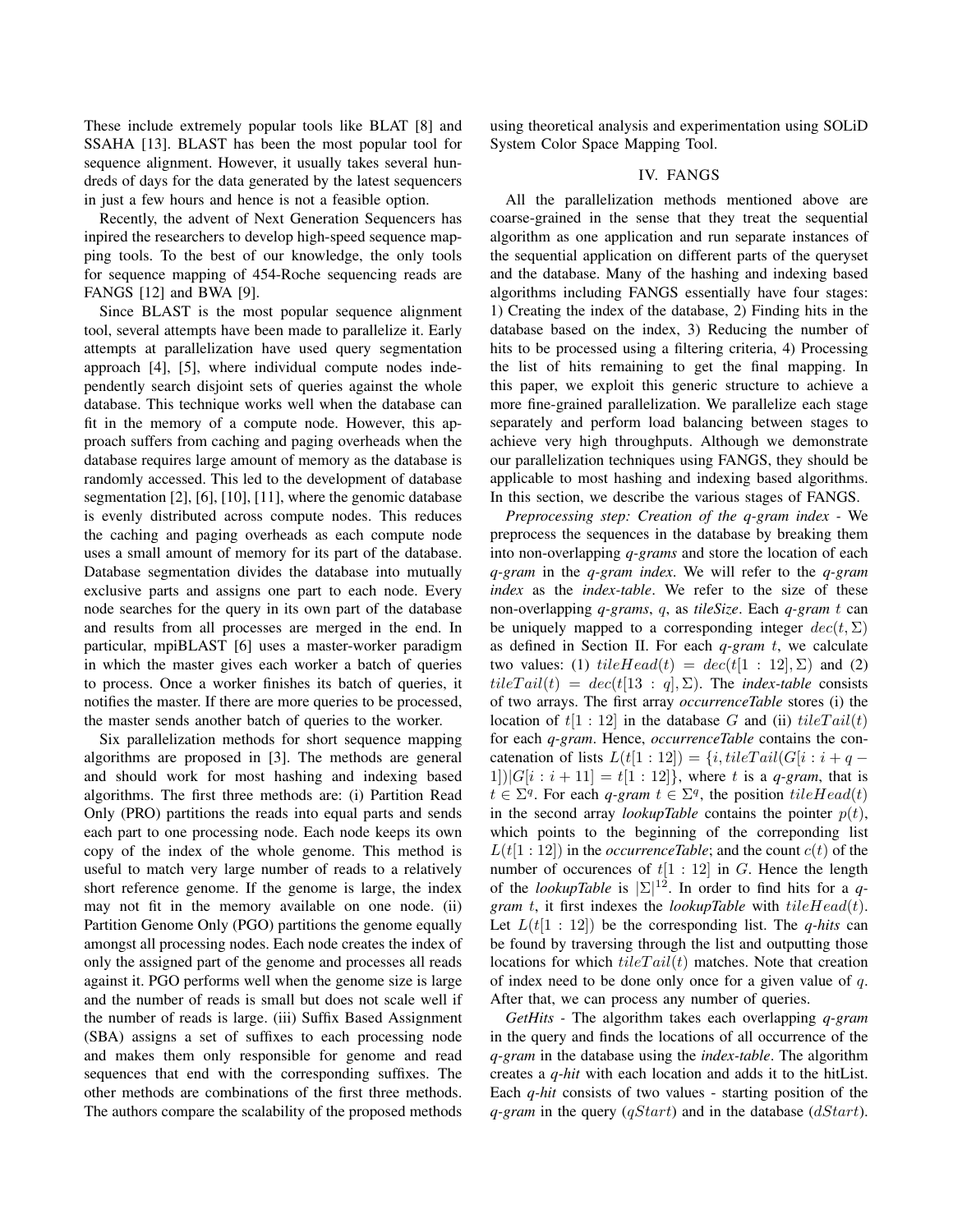*FindRegions -* FANGS uses the following corollary to filter out non-homologous regions.

**Corollary:** Given a query  $Q[1..m]$  and database  $G[1..L]$  $(m < L)$ . For all substrings  $\alpha$  of G such that  $edist(Q, \alpha)$  $n, \exists x, y$  such that  $Q[x : x + q - 1] = \alpha[y : y + q - 1], Q[x + q :$  $x + 2q - 1 = \alpha[y + q : y + 2q - 1], \cdots, Q[x + (T - 1)q :$  $x + Tq - 1$ ] =  $\alpha[y + (T - 1)q : y + Tq - 1]$ . In other words Q and  $\alpha$  share a common substring of length T q-grams, where  $T$  is given by:

$$
T = \lfloor \frac{\lfloor \frac{m}{n+1} \rfloor - (q-1)}{q} \rfloor
$$

The substring  $\alpha$  is called a homologous region of  $Q$  in G. Using the *q-hits*, FANGS finds regions in the database which have a common substring of length T *q-grams*. This filtering criteria significantly reduces the search space for finding homologous regions.

*CheckRegions -* Each potential homologous region is further processed by using an adaptation of the Needleman-Wunsch algorithm to check if the region actually has an edit distance  $\leq n$ .

The above algorithm, though very fast, is still not at par with the current sequencing speeds. Hence there is a need to parallelize the algorithm. For the human genome, the algorithm needs 1GB memory for the *index-table*. Moreover, it also needs to keep the database  $G$  in memory as it needs the database to create the *index-table* and also to examine the candidate homologous regions in the end. Hence, the algorithm requires about 4.5GB memory for mapping reads to a reference human genome. This large amount of memory usage can potentially lead to a number of cache-misses and page-faults due to random access and hence slows down the execution. Hence, we need to distribute both the index and the database across processor nodes in order to run it efficiently on a cluster.

# V. PARALLEL APPROACHES

In this section, we investigate three parallelization approaches for FANGS: (a) a shared memory task-parallel implementation using OpenMP, (b) an MPI-OpenMP taskparallel hybrid implementation, and (c) a fully data- and task-parallel MPI implementation called pFANGS.

# *A. Shared Memory Parallel Implementation*

Since the human genome database occupies significant amount of memory, a shared memory parallel implementation seems like a natural choice as we can load both index and database in the shared memory. The target platform is the parallel machine equipped with multiple CPU cores sharing a large sized main memory. We adopt the query segmentation strategy in which each thread takes a subset of the queries and processes them independently. In other words, we parallelize the outermost loop of the sequential algorithm. The algorithm divides the queries equally amongst all threads. All the threads access the same copy of the database and the *index-table* stored in shared memory. Each thread uses FANGS to perform the alignments and stores the results in the *localOutputList* data structure. The *globalOutputList* is shared across all threads. Once a thread finishes processing all its queries it acquires exclusive access to the *globalOutputList* and concatenates its *localOutputList* to it. After all the children threads have merged their results to the global list, the parent thread writes all the outputs to the output file.

Accessing the shared data structures, such as genome database, *index table*, and *globalOutputList*, must be serialized in order to achieve data atomicity and cache coherence. This can become a major performance bottleneck as the number of threads increase.

# *B. MPI-OpenMP Hybrid Implementation*

In order to overcome the drawbacks of the shared memory approach, we have also designed an MPI-OpenMP hybrid approach. This approach targets the parallel computers equipped with multiple SMP compute nodes interconnected with a high speed communication network and the memory in each node is not directly accessible to a remote node. In this hybrid approach, the *index-table* is built independently in each compute node. All processes running on the same node share the *index-table* by accessing the shared memory. The queries are evenly assigned to the MPI processes across all compute nodes. The alignment outputs produced at each node are saved locally, which are later sent to the root process. The root process concatenates all the partial results and writes to the output file.

There is a single MPI process running on each compute node and OpenMP is used to enable thread parallelism using all cores in each node. Even though the memory size per processing core is small, the combined shared memory of all cores on a node is sufficient to hold both the database and the *index-table*. Compared to the shared-memory method, this approach alleviates the congestion problem by reducing the number of processes accessing the shared memory. However, since we are using more than 4GB of the memory on each node, the problem of cache misses is still unsolved.

# *C. pFANGS: Fully Data and Task Distributed MPI Implementation*

The above hybrid implementation may not be very scalable as it requires about 4.5GB memory per node. In this section we describe a completely task and data parallel MPI implementation, named pFANGS.

The idea is to distribute the entire database and the *indextable* equally among all MPI processes. Recall that the genomic database is available as a set of sequences  $\{S_1,$  $S_2, \dots, S_l$ . As a preprocessing step, for each sequence  $S_i$ , we remove  $|S_i|$  *mod q* nucleotides from the end so that the length of each sequence is a multiple of  $q$ . Then we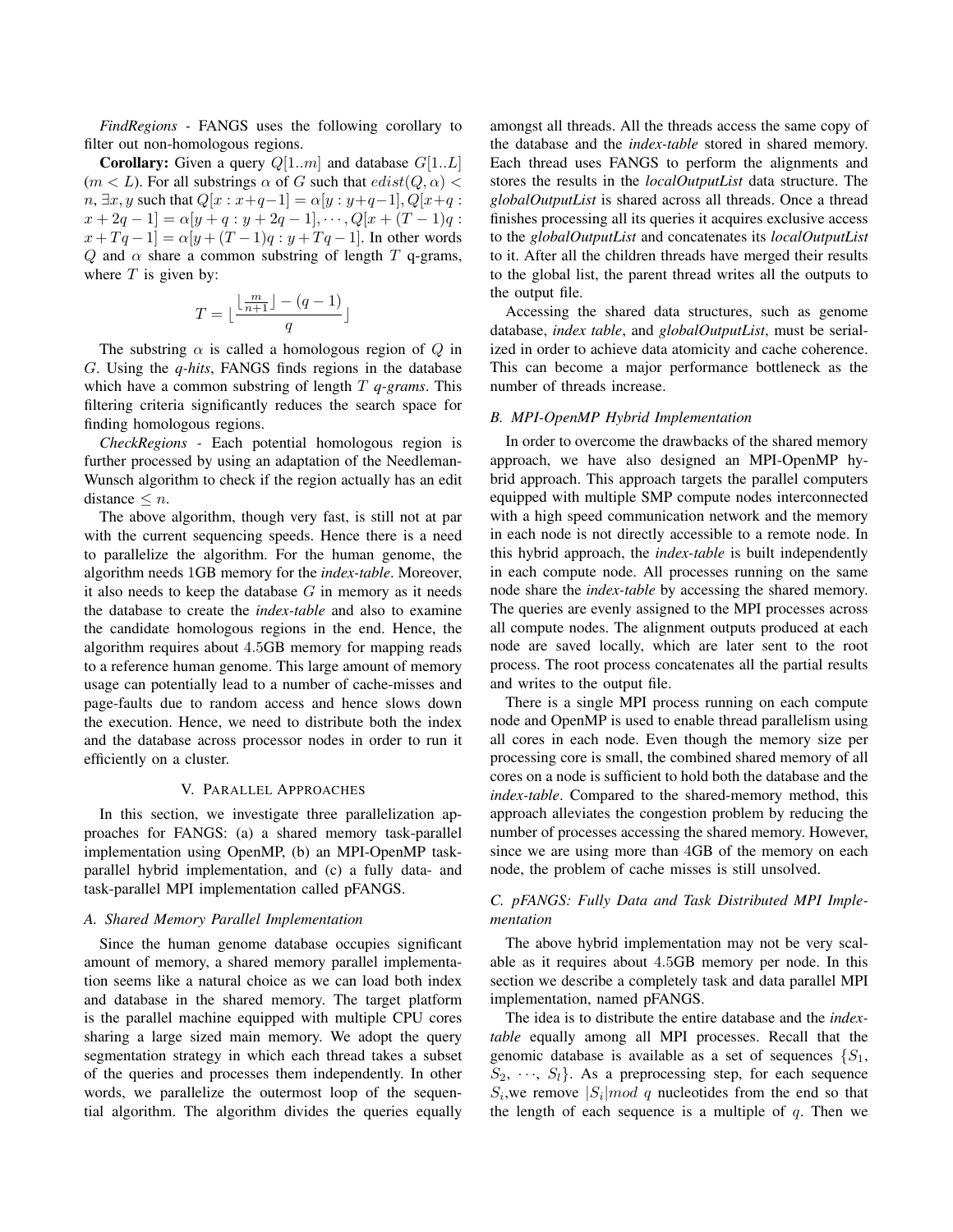store all the sequences in a file named *genomeFile* by concatenating the sequences. To keep track of the positions of these sequences, we also maintain a metadata file that stores the name and length of each sequence.

PFANGS starts by having each process read an equal contiguous portion of the *genomeFile*. For example, if the length of the file is  $L$  and there are  $p$  processes, process 0 will read the first  $\frac{L}{p}$  nucleotides, process 1 will read the second  $\frac{L}{p}$  nucleotides and so on. Recall that the length of the *lookupTable* is 4 <sup>12</sup>. In order to create the *index-table* in a distributed manner, process 0 is responsible for the first  $\frac{4^{12}}{n}$ p entries of the *lookupTable* and the corresponding part of the *occurrenceTable*, process 1 is responsible for the second  $\frac{4^{12}}{n}$ p entries of the *lookupTable* and so on. Each process creates non-overlapping *q-grams* from its chunk of the database and sends each *q-gram* to the process responsible for the corresponding part of the *index-table*. After receiving all the *q-grams*, each process creates its part of the *index-table*. This way we create the *index-table* in a distributed manner. Each process discards its chunk of the database read after the creation of the *index-table*. In the query processing phase, the queries are equally divided to all processes. This phase is divided into five stages.

*GetHits -* Each MPI process takes its assigned queries and finds all the overlapping *q-grams*. Each *q-gram* is represented using three numbers:  $tileHead$ ,  $tileTail$  and  $queryId$ ; and stored in an array. The array is sorted according to the tileHead value. Hence, the *q-grams* whose corresponding *index-table* entries are on one process are located in contiguous locations in the array. The process then sends each *q-gram* to the process which has the corresponding part of the *index-table*. It also receives *q-grams* which correspond to its part of the *index-table*. For all these *q-grams*, it hashes the corresponding hits using the *indextable*. Each hit consists of three values: the database location  $(dStart)$  the query location  $(qStart)$  and the  $queryId$ .

*RedistributeHits -* We redistribute the hits across all processes such that after redistribution, all hits corresponding to one query are on one process and hits are approximately evenly divided across all processes.

*FindRegions* - Every process processes all the hits for each assigned query to obtain the candidate homologous regions. A candidate homologous regions consists of three numbers: (1)  $dBegin$ , (2)  $dEnd$  and (3)  $queryId$ , where  $dBegin$  and  $dEnd$  are the start and end positions of the candidate region in the database.

*RedistributeRegions -* The candidate homologous regions are redistributed across all processes such that the number of regions on each process is approximately equal and regions with close  $dBegin$  values are on the same process. In order to do this, we perform a global bucket sort on all the regions across all processes based on the  $dBegin$  value. Then we divide the sorted list of regions into equal parts and assign



Figure 1. Number of queries mapped per hour to a reference human genome using the shared memory OpenMP implementation for different number of processes and different values of *maxEditDist*, n. Each query is 500 nucleotides long.



Figure 2. Number of queries mapped per hour to a reference human genome using the MPI-OpenMP hybrid implementation for different number of processes and different values of *maxEditDist*, n. We have used 2 shared memory cores per node. Each query is 500 nucleotides long.

one part to each process.

*CheckRegions -* Each process takes the list of regions (*regionList*) assigned to it. The regions are already sorted according to *dBegin* values as a result of the global bucket sort. Each process reads the genome database from minimum of  $dBegin$  values to maximum of  $dEnd$  values of all the assigned regions. Then it checks each candidate region one by one to see if the edit distance is indeed less than *maxEdit-Dist*. All the homologous regions, which satisfy the criteria, are sent to the root process. The root process concatenates the results from all processes and writes them to the output file. Since the regions are processed in increasing order of  $dBegin$  values and regions with close  $dBegin$  values are on the same process, the disk IO cost due to random access is minimized.

# VI. EXPERIMENTS AND PERFORMANCE ANALYSIS

In our experiments, the human genome database is used. The queries to be used to search against the database were randomly sampled from the human genome into reads of length 500. The number of queries is set to 10000 per process. In this section, we will use the word "process" to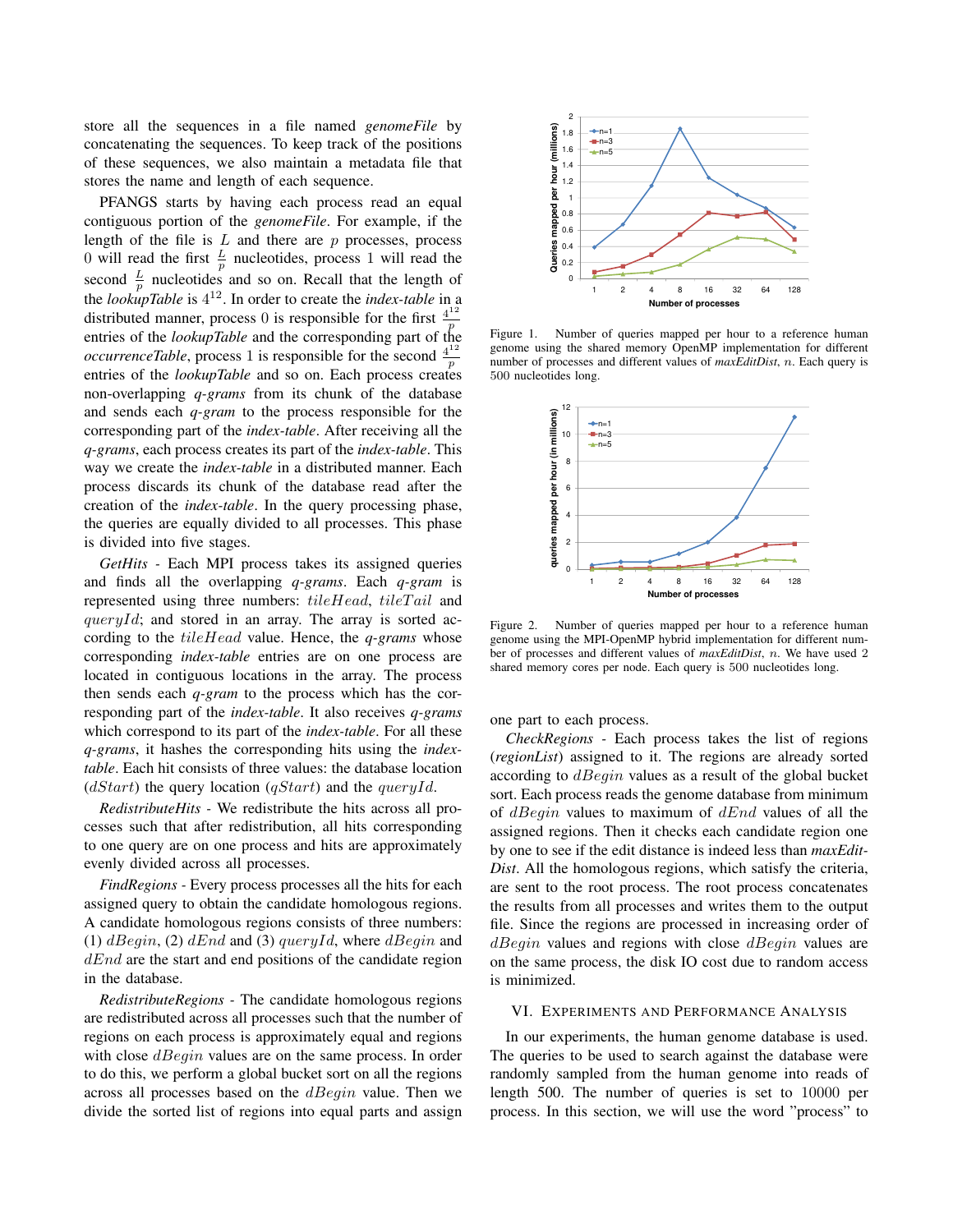

Figure 3. Number of queries mapped per hour to a reference human genome using the data and task parallel distributed memory MPI implementation for different number of processes and different values of *maxEditDist*,  $n$  and tileSize,  $q$ . Each query is 500 nucleotides long.



Figure 4. Comparison of load on each process for hybrid and MPI implementations. In order to obtain this plot, we normalized the time taken by each process by the maximum time taken by a process. The variances of load for hybrid and MPI implementations are 0.046 and 0.0021 respectively.

refer to MPI process as well as OpenMP threads, so that the presentation is consistent. The comparison of the speed, sensitivity and accuracy of FANGS with the other existing tools is given in [12]. The paper shows that sequential FANGS is upto an order of magnitude faster than the stateof-the-art techniques for 454-Roche reads of length 500 allowing 5 mismatches or insertion/deletions. To the best of our knowledge, there is no other published parallel implementation for mapping 454-Roche sequencing data. Hence, in this paper, we compare the parallel implementation with the sequential implementation of FANGS. All the parallel implementations give the same output as FANGS and hence retain the sensitivity and accuracy of FANGS (data not shown here).

The experiments of using the shared-memory approach were performed on the NCSA SGI Altix SMP machine (Cobalt). Cobalt has two SMP nodes with 512 1.6 GHz Intel Itanium 2 processors each. The machine has 4GB of memory per processor. The SMP machine is running SGI ProPack 5 and Intel 10.1 C compiler. Figure 1 shows the number of queries mapped per hour by using the shared memory parallel implementation. Since all the processes are accessing the shared database and *index-table*, memory IO becomes a major bottleneck when the number of processes increases. It is clear that the shared memory approach does not scale. It improves the performance up to a certain number of threads beyond which the performance starts to come down. Such performance saturation and degradation are commonly seen on the SMP parallel machines, due to the contention on the system bus as well as the system overhead of cache coherence control.

The performance results of the MPI-OpenMP hybrid implementation were collected from the NCSA IA-64 Teragrid cluster (Mercury). Mercury consists of 887 IBM cluster nodes, 128 of which have dual 1.3 GHz Intel Itanium 2 processors and with 12GB of memory per node on which we ran our experiments. The cluster runs SuSE Linux and uses Myricom's Myrinet cluster interconnect network. Figure 2 presents the performance results. The hybrid approach scales much better than the pure shared-memory approach, as each node has its own copy of the database and the *indextable*. Only a limited number of threads share each copy of the hash table using OpenMP. However, even though there are a small number of OpenMP threads on each node, they still have to contest for memory access thereby resulting in a sub-optimal speedup. Recall that our algorithm needs about 4.5GB memory to execute. Such large memory requirement with random data accesses can cause significant cache misses.

The distributed memory implementation was also evaluated on Mercury. Figure 3 and Table II show the results. It can be clearly seen that the distributed memory implementation scales very well. As the database and *index-table* (See Table I for performance results of creation of the *index-table*) are distributed across all processes, the memory requirement on one process is smaller, thereby reducing the number of cache-misses and page-faults. Another important thing to note is that, for the shared memory and hybrid implementations, we statically divided the queries equally across all processes assuming that the amount of load is equal for equal number of queries. Since our sequence mapping algorithm is heuristic based, the actual run times and result sizes for queries are highly irregular and difficult to predict. For the 128 process case, figure 4 displays the load on each process for the hybrid and MPI implementations. It is clear that there is significant load-imbalance for the hybrid implementation, while the load for the MPI implementation is much better balanced. For the MPI implementation, two of the processes (0 and 85) always take significantly more time in the *CreateIndex* and *GetHits* stage. Our initial investigations reveal that the imbalance in load is due to the irregular nature of the genomic databases.

Figure 5 shows the breakdown of time spent on each stage of the query processing phase for various values of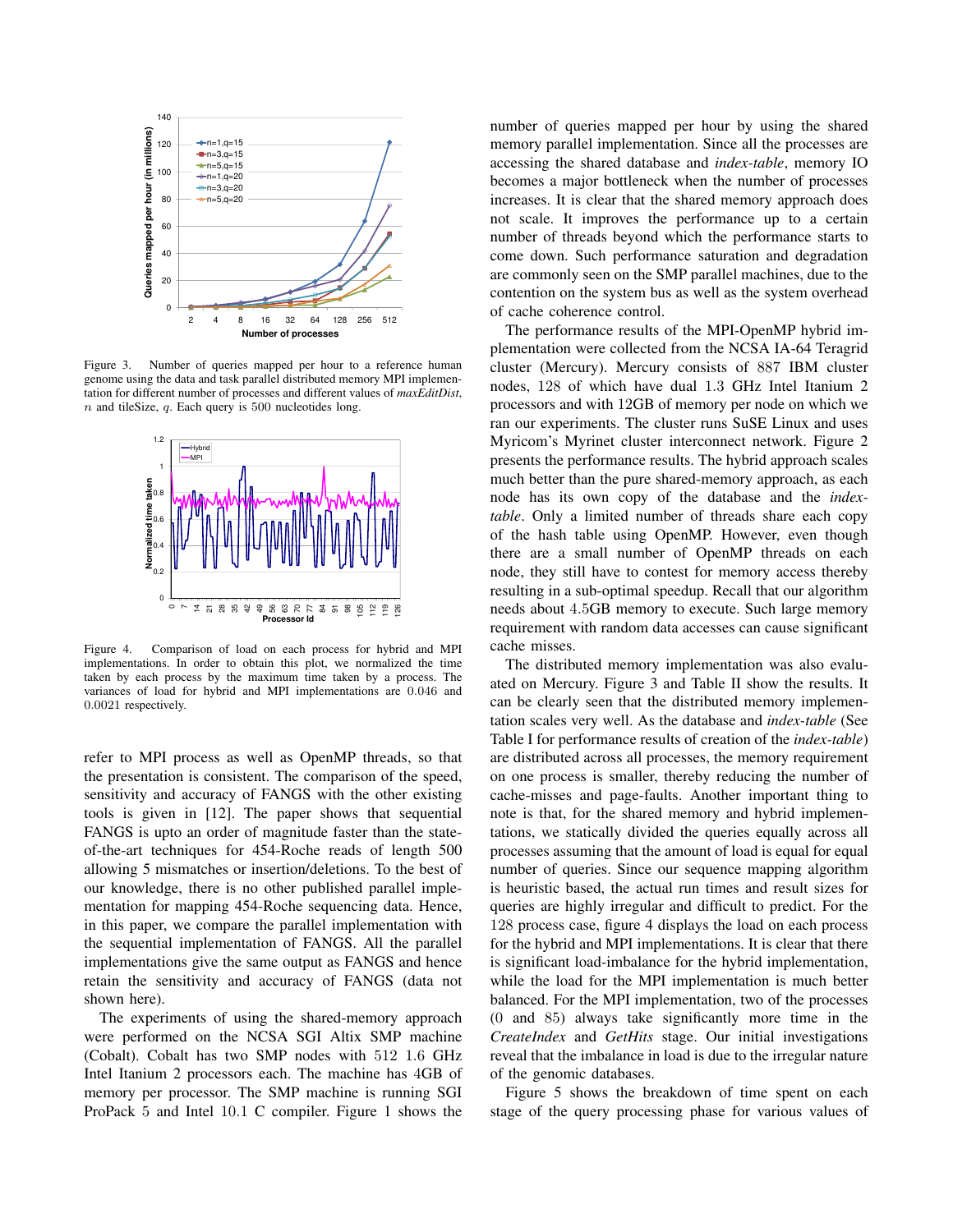|        | Time taken (seconds) |       |       |          |       |       |  |  |  |
|--------|----------------------|-------|-------|----------|-------|-------|--|--|--|
|        | $q = 15$             |       |       | $q = 20$ |       |       |  |  |  |
| # proc | $n=1$                | $n=3$ | $n=5$ | $n=1$    | $n=3$ | $n=5$ |  |  |  |
| 2      | 300.5                | 299.1 | 299.0 | 225.9    | 231.1 | 225.0 |  |  |  |
| 4      | 159.2                | 160.1 | 161.7 | 117.6    | 117.0 | 123.8 |  |  |  |
| 8      | 87.0                 | 87.1  | 80.1  | 58.5     | 63.5  | 64.6  |  |  |  |
| 16     | 46.8                 | 45.9  | 46.9  | 39.3     | 34.8  | 34.5  |  |  |  |
| 32     | 31.4                 | 32.5  | 31.4  | 27.3     | 21.9  | 25.9  |  |  |  |
| 64     | 27.6                 | 28.0  | 27.5  | 15.2     | 15.2  | 17.1  |  |  |  |
| 128    | 21.6                 | 21.9  | 21.9  | 12.9     | 14.0  | 14.1  |  |  |  |
| 256    | 20.7                 | 20.7  | 21.6  | 11.8     | 12.2  | 14.5  |  |  |  |
| 512    | 21.4                 | 21.3  | 21.8  | 13.6     | 12.6  | 14.1  |  |  |  |

Table I ABSOLUTE TIME TAKEN FOR THE CREATION OF INDEX TABLE FOR DIFFERENT VALUES OF  $n$  and  $q$ , for different number of PROCESSORS.

*maxEditDist* and number of processes used. As the value of *maxEditDist* increases, more candidate homologous regions are generated by *FindRegions* algorithm since the value of T gets smaller. Moreover, *CheckRegions* stage has higher computational complexity as compared to other stages. Hence for larger values of *maxEditDist*, *CheckRegions* stage consumes more than 85% of the overall execution time. Note that each region can be examined independently of all other regions. We dynamically balance the load across processes by redistributing the candidate homologous regions evenly across processes to achieve better process efficiency. Also note that the percentage of time spent on the *RedistributeHits* stage increases as the communication time increases with the increase in the number of processes. This stage may become a bottleneck and hinder scalability as the number of processes increase. To avoid this, for larger number of processes, we divide them into disjoint subsets of 128 processes each. The queries are equally divided among these subsets. Each of these subsets work independently by creating their own copy of the index. As a result of this, the percentage of time spent on the *RedistributeHits* stage does not increase as the number of processes increase beyond 128. Notice from Figure 3 that we can process up to 31061118 queries per hour for  $n = 5$  using 512 processors. Since each query is of length 500, this means we can map 454- Roche reads with a total of  $31061118 * 500 = 15.53$  Billion nucleotides per hour against a reference human genome. Hence, with 512 processors, we are able to map 454/Roche reads of 5.17x coverage of a human genome to a reference human genome per hour allowing 5 mismatches or Indels at full sensitivity. In other words, we can map 5.17 human genomes per hour.

# VII. CONCLUSION

Advances in sequencing techniques necessitate the development of high performance, scalable algorithms to extract biologically relevant information from these datasets. In this paper, we investigate different parallel implementations of a fast sequence alignment tool FANGS. Firstly we develop

|           | Speedup with respect to two processes |       |       |        |       |       |  |  |  |
|-----------|---------------------------------------|-------|-------|--------|-------|-------|--|--|--|
|           | $q=15$                                |       |       | $q=20$ |       |       |  |  |  |
| #<br>proc | $n=1$                                 | $n=3$ | $n=5$ | $n=1$  | $n=3$ | $n=5$ |  |  |  |
| 2         | 1.0                                   | 1.0   | 1.0   | 1.0    | 1.0   | 1.0   |  |  |  |
| 4         | 2.1                                   | 1.0   | 2.0   | 2.2    | 2.2   | 2.0   |  |  |  |
| 8         | 4.3                                   | 1.7   | 4.4   | 4.8    | 4.5   | 3.9   |  |  |  |
| 16        | 9.5                                   | 9.1   | 9.0   | 7.5    | 10.1  | 9.1   |  |  |  |
| 32        | 16.8                                  | 17.5  | 17.5  | 14.5   | 17.9  | 10.2  |  |  |  |
| 64        | 28.1                                  | 21.0  | 19.6  | 20.3   | 28.1  | 29.4  |  |  |  |
| 128       | 46.4                                  | 60.8  | 65.5  | 26.0   | 42.8  | 41.9  |  |  |  |
| 256       | 92.9                                  | 119.6 | 130.7 | 52.5   | 87.5  | 105.1 |  |  |  |
| 512       | 177.6                                 | 224.2 | 225.4 | 94.3   | 158.1 | 188.5 |  |  |  |
|           |                                       |       |       |        |       |       |  |  |  |

Table II

SPEEDUP FOR PROCESSING STAGE OF PFANGS WITH RESPECT TO TIME TAKEN BY TWO PROCESSES FOR DIFFERENT VALUES OF  $n$  and  $q$ , for DIFFERENT NUMBER OF PROCESSES.

query segmentation based OpenMP and MPI-OpenMP hybrid implementations and discuss their limitations. We then develop a highly optimized data- and task-distributed MPI implementation with intelligent load-balancing techniques that avoid problems of memory bandwidth and cache misses. Our experimental evaluation shows that this technique results in excellent load-balance and process efficiency and hence yield close to linear speedups.

With the advent of new technologies, we will need even faster sequence mapping tools to stay at par with the increasing sequencing speed. With the development of better parallel algorithms, we can setup huge processing centers which contain a large number of sequencers producing reads and huge clusters working in tandem to rapidly process them to extract a variety of information. The Next Generation Sequencers along with high-speed sequence processing systems will enable us to realize the dream of personal genomics. This can help us in using a patient's DNA in diagnosing a disease or even knowing in advance whether a person's DNA encodes a risk of a certain disease.

#### ACKNOWLEDGMENT

This work was supported in part by NSF CCF-0621443, NSF SDCI OCI-0724599, NSF CNS-0551639 and IIS-0536994, DOE SCIDAC-2: Scientific Data Management Center for Enabling Technologies (CET) grant DE-FC02- 07ER25808.

#### **REFERENCES**

- [1] S. F. Altschul, W. Gish, W. Miller, E. W. Myers, and D. J. Lipman. Basic local alignment search tool. *J Mol Biol*, 215(3):403–410, October 1990.
- [2] R. Bjornson, A. Sherman, S. Weston, N. Willard, and J. Wing. Turboblast(r): A parallel implementation of blast built on the turbohub. *Parallel and Distributed Processing Symposium, International*, 2:0183, 2002.
- [3] D. Bozdag, C. C. Barbacioru, and U. V. Catalyurek. Parallel short sequence mapping for high throughput genome sequencing. *Parallel and Distributed Processing Symposium, International*, 0:1–10, 2009.